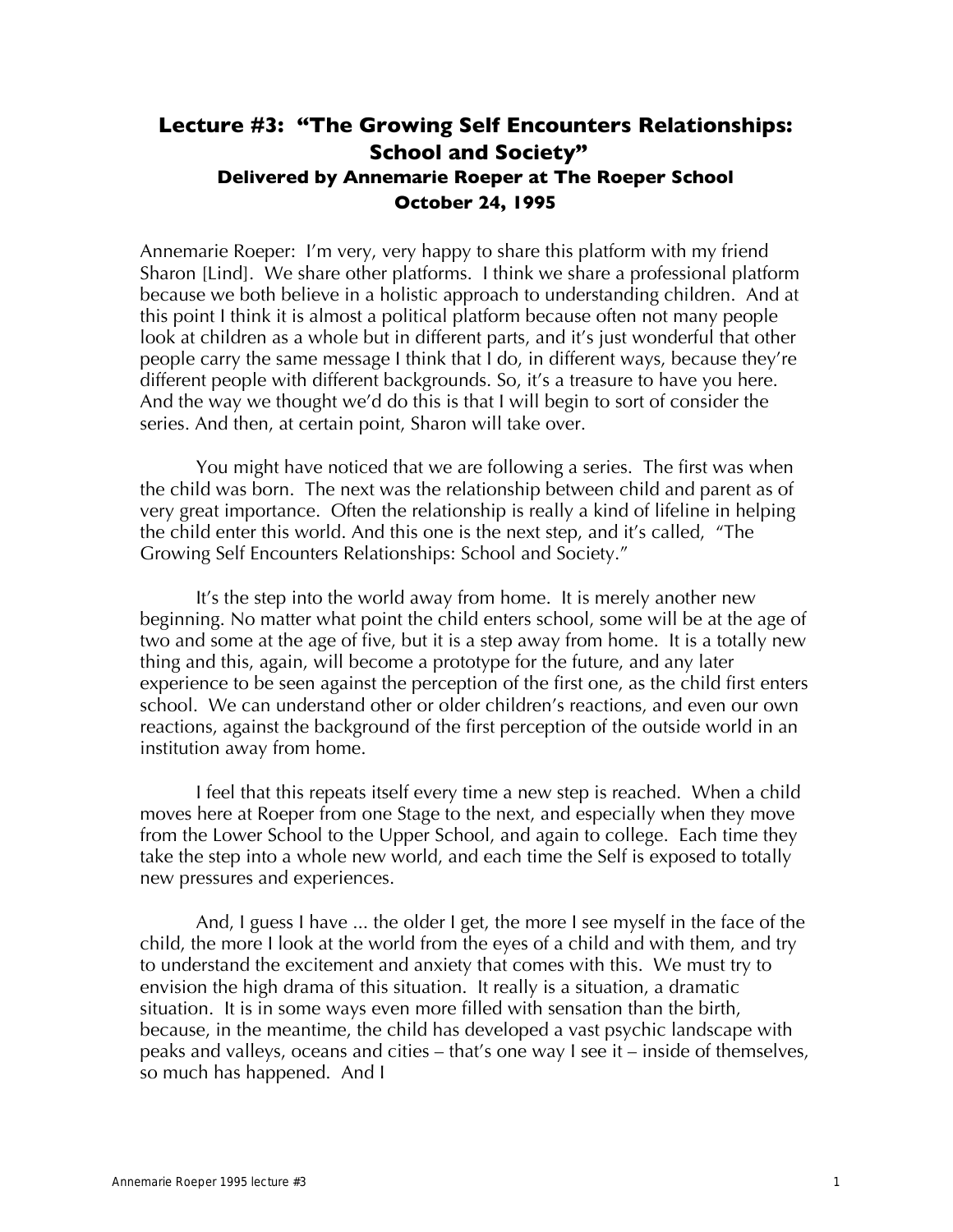believe that it is the David and Goliath situation. On one side is the child: the child, the Self of the growing child, has developed into a complex unit, which balances the contradictory inner forces.

And the gifted child brings to this situation an even more dramatic inner plot – a strong inner agenda filled with daydreams and desires – to incorporate the world they are discovering – the world of everything: the world of science and math because they need a larger understanding of the world; the environment; the beauty; the nature; imagination; and creativity. All of that they have developed by the time they have entered school. Even when they are very young, they have the beginning of this. They have developed already special interests and abilities. And even the very young child, and again the gifted, will have a specialty, will have something that they are so eager to discover. They are poised to unlock the secrets around them. The building blocks of nature and mankind – they wonder what makes it all work. They also wonder, "How will I be received? Is there a place for me? Will I find an echo for my experiences?" Many of these children are really brimming with their inner excitement. You know, when you watch a little child, you can just see that excitement. And I love to just go to a playground or see children playing anywhere. It's something that you hardly see later on. It's really driven by so much eagerness.

And in the gifted there is also a deeply ingrained perfectionism that deeply impacts almost every action and encounter. They really want to master this world and they want to do it well. They want to see the whole of everything. And they also very early have a well-developed sense of justice. The gifted also at the point of entering school are aware of parental expectations for them. And most of all they anticipate school as the vehicle which will open this world for them. It is exciting when you talk to children before they go to school — the expectations they have. For one thing, they expect to learn it all at one time, especially the gifted. They don't know that it takes trial and error. They think that this whole new world is going to be open for them. They think that school will give them the necessary tools to unlock the mysteries of life and help them cope with it. And they hope and expect that school will receive them with open arms and recognize who they are. The thought of the big, new experience fills them with excitement and with terror. And this is, I think, where the child is at the moment of entering school.

Some of this repeats itself each time a new school year begins. At the end of the summer, children begin to be anxious about it. They show symptoms of stress because again, they have to repeat this situation. This specific tension – a mixture of anticipation and anxiety – re-occurs with many of us all through life. The Sunday night depression is a well-known phenomenon of gifted children and adults. Facing the day in the morning is another moment when we experience these feelings, and it is amazing how many people have told me what a difficult thing it is to again face what we have to bring, and bring it together, combine it with the outside world around us. Many people have told me about this morning feeling, that it's not necessarily fear, but a sort of a daily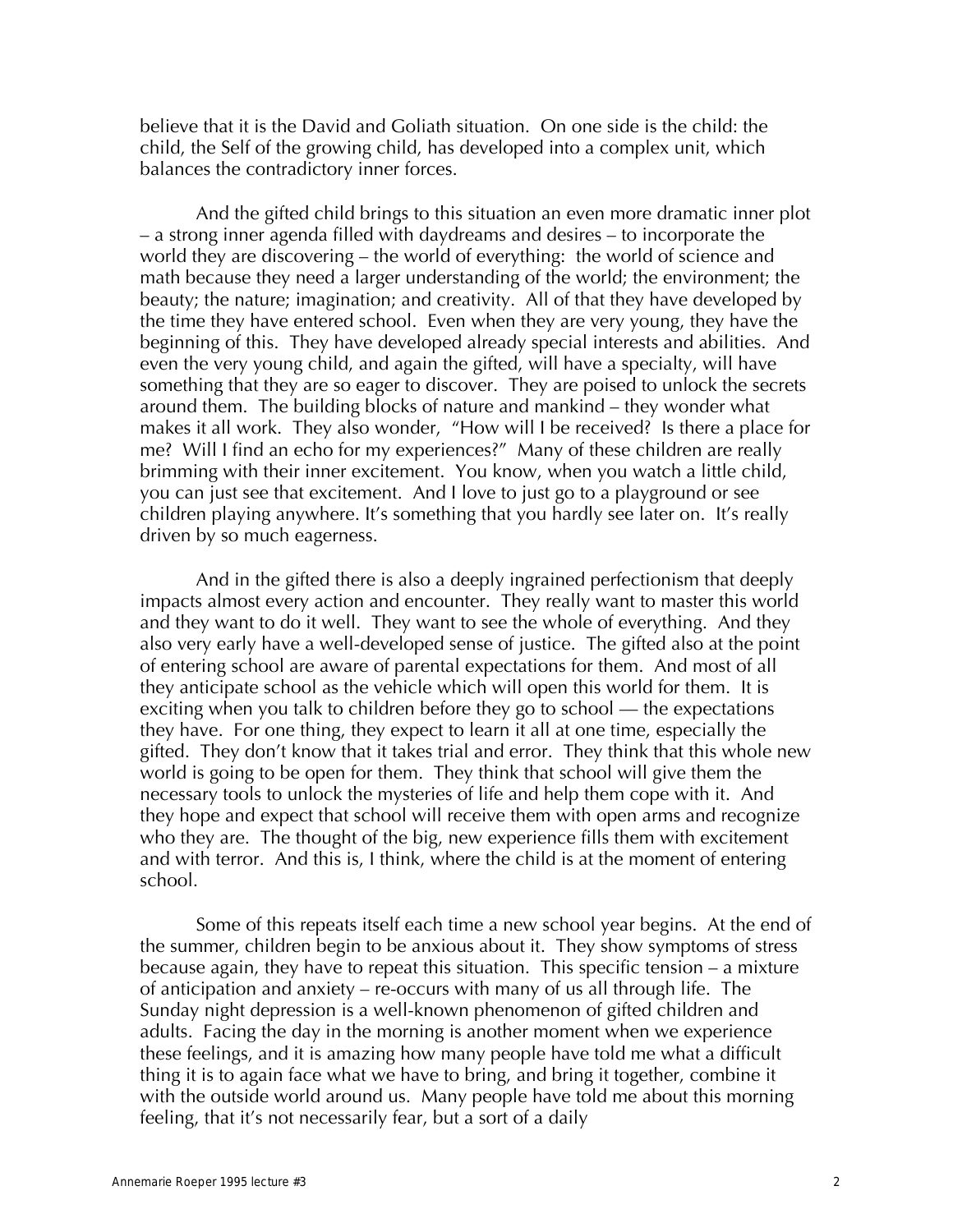refocusing, and again, for the gifted, this is almost a complex process all the time – finding again the balance between the inner and outer world. That is really I think what it is a task that children face and adults face.

That is the child. On the other hand, there is the school. And the school is the Goliath, with its complex array of factors that will influence the way a child is received, their expectations of society, the inner life and outer demands of teachers and administrators, the other children, the physical environment, group dynamics, and last but not least, the goal of education itself. Does the goal of education, the goal of what we expect, match the goal of the child? And this goal of the child is not something he invents; it is something that's there. The child has an inner goal. They need to fulfill their inner agenda, and the school wants them to fulfill their agenda and that is a really dramatic situation if you think about it. And I think we often don't think about it.

Often, no, not often, *sometimes* a school is aware of this (Roeper is, I think, in many ways) – that these two agendas exist and that we need to build a bridge between them and we need to bring them close together. But usually there is no awareness and even when there is awareness, it is a daily task to make this happen. And it is a potentially explosive situation. It can lead to wonderful cooperation – it can lead to growth for the child, which is the goal – and it can lead to disaster. And I think many of the clashes that happen between children and teachers, and children and school, are based on this. To me, it's something I think that I spent a great deal of my life dealing with, because when these clashes happen it is rarely interpreted as being this situation (the conflicting agendas of the child and the school). It's usually interpreted as the child's fault. It's usually interpreted that there is something wrong with the child, and that is one of the reasons why there are so many so-called learning disabilities. Right now, I am hoping to try to bring this situation under control in such a way that we can find the real learning disabilities and differentiate them from those that come from this particular clash.

These forces, of course, are so unevenly matched and this is I think why I feel that I must see it from the side of the child. The adults represent school and society and so-called reality. And there is a whole lot of power behind the demands of society, and it often becomes a power struggle, but a very unequal one.

And again, as I told you last time, the child cannot face this situation by himself. He is exposed to this new environment, these new experiences, and he brings his little, his small Self into this situation. And just as the relationship to the parent became the lifeline on which the child can build his relationship to the world, on which the child can start his new journey, the relationship to the teacher builds upon that original relationship. But it becomes one that exists by itself, and it's the basis on which the child can face this new life experience – the one away from home. It is the lifeline that allows him to continue to build his own inner structure.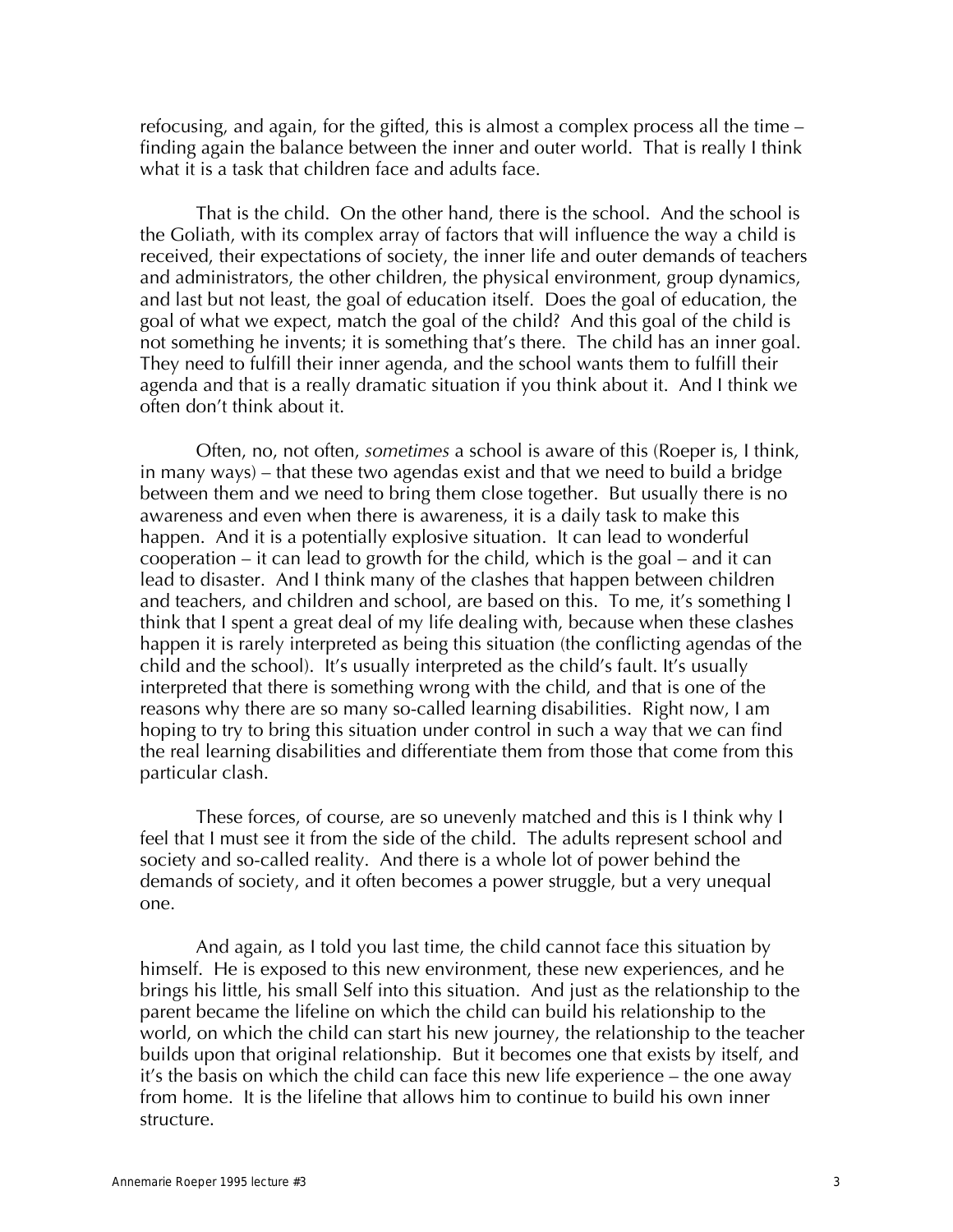Of course, at this point, it's augmented by other kinds of relationships – by relationships to other children, and even objects and the world around them. The areas they want to learn, the areas in which they want to achieve mastery, are tools that allow him to build up this Self, this unique Self. And so, in a way, the subject matter becomes another part of this lifeline and how the child relates to the subject matter, if the subject matter sort of coexists or agrees with his own inner agenda.

And so the teachers really have a double task. They have the task of relating to the child and they have the task of creating a way of teaching that allows the child to grow. You may notice that I see any kind of education from a psychological point of view. I think that it's the psyche that really is where motivation for learning, motivation for growth comes from. There is an inner relationship between the intellect and the psyche, but it's the emotions, I think, that really drive the desire for learning.

And of course, as the child grows older, many other relationships enter this picture, such as peer relationships and sibling relations. In certain situations, these relations become the real lifeline and support of the integrity of the Self. And this is a very important area because often teachers or parents will make a judgment on whether there should be a certain relationship, on whether a child should have a certain friend. And again, I think it's something we need to look at very carefully because I have seen relations between parents and children threatened when a parent or teacher tries to separate some relationships. I think we used to think it's mostly the relationship to a parent that the child needs for their inner security, but often friendships almost take over. Sometimes it may be necessary to separate children but we need to be very, very careful because we might really be destroying something. It is something we need to approach with a great deal of empathy.

Actually, again, all of this comes back to the basic relationship to parents and to the opportunity the child has to be able to truly relate to parents. It's been a sad experience to find out how often children feel they can't talk to their parents because there is going to be judgment right away, and they have to be careful of what they say. And we don't even know that we are often very critical because we have our own point of view. I'm not speaking about anybody here; I'm speaking really about my broad experiences over a lifetime, which, as I've said before, make me want to be the advocate for the child. It is quite a surprise to me to find that there are children who have nobody they can talk to. They have to face the world by themselves. In these situations (in which the adults disapprove of a friendship), there is often real disagreement, and they just don't understand each other.

Actually, there is one way in which we can see whether something has a very deep meaning to the child, a meaning that goes close to their basic security (and this is not only in relationship to other siblings or friends to almost anything). When you have a child react with more feeling than you think the situation would warrant, there is something else that is driving the child. And so instead of saying, "Well, it is just not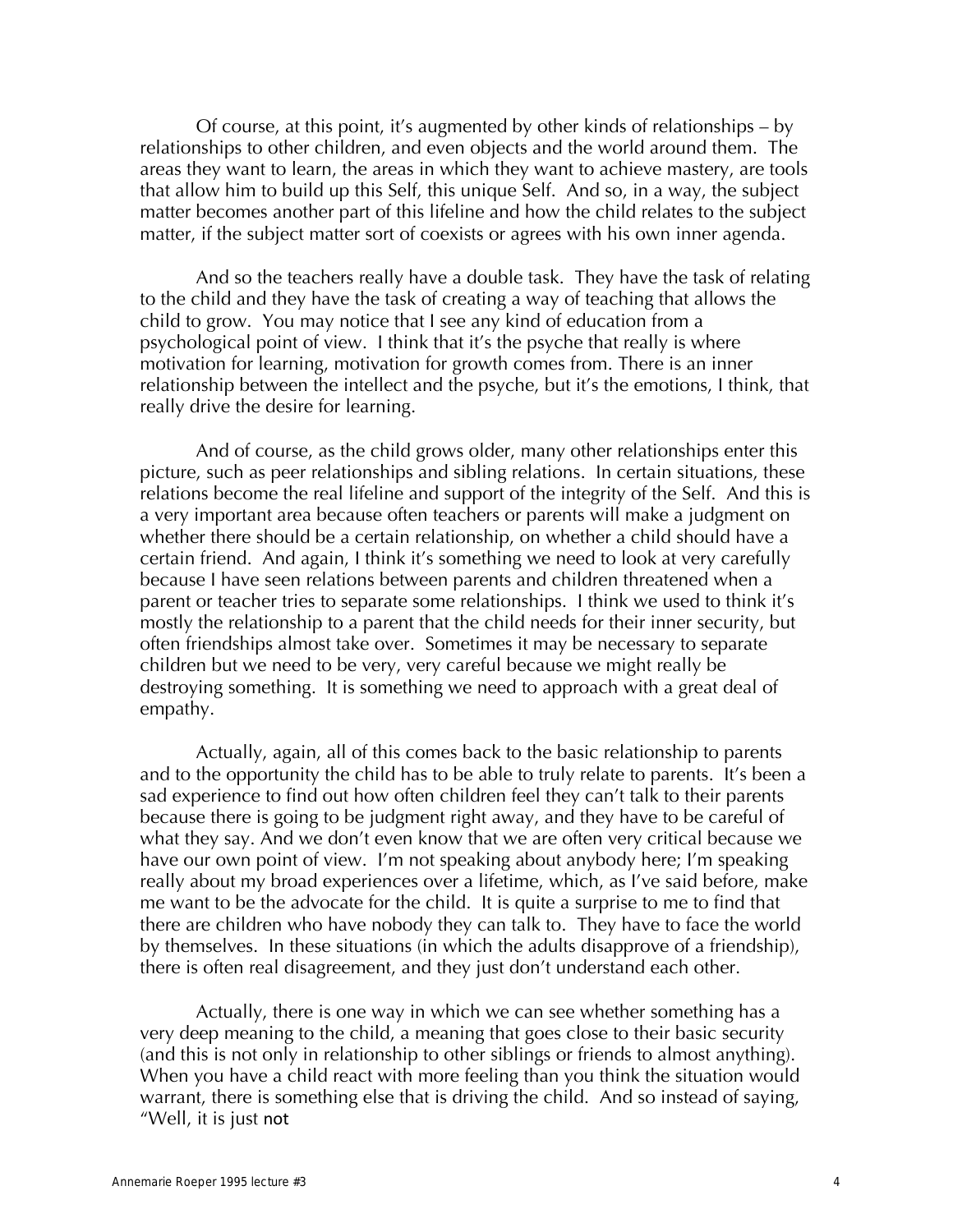that important," or "If you lose this toy, I will buy you another one," when for some reason this particular toy might have meant much more for this particular child, we really need to be open to what the child is trying to tell us. I'm not saying that one always has to give in to children. I'm not saying that one should be permissive. I'm just saying that we really need to be open to what the child is trying to tell us.

And the same thing is true for the teacher, although that is very different because the teacher has a whole group to deal with, and it's a different, more circumscribed situation. But actually learning will not take place unless the teacher really has related to the child. The basic encounters repeat themselves all the time through life, and the way we encounter things as a child, whether we can do them in a trusting way or whether we develop a distrust or a feeling that we are in danger of losing ourselves, will make a big difference.

The new relationship with the teacher grows out of the familiar one to the parent. In fact, this transition must happen very carefully, allowing the parent to endow the teacher with the trustworthiness. And that again repeats itself, not in the same way as they get older but it still must happen because the child is continuing with a journey to build more and more trustworthy relationships, so that he feels respected and feels noticed. And that is something that happens with children often: that they feel that a teacher doesn't notice them or that the teacher doesn't knows them. That means that the child feels totally, basically disregarded. Only when that real relationship exists can he go through the trial and error of learning and making mistakes without feeling in constant danger. Time must be allowed to establish the relationship between teacher and child. And it really takes place against the background of the parent-child relationship.

One thing that I think never should happen, and I think that it doesn't happen here, but it happens regularly at nursery schools, is that parents are sent away before a child has made an adjustment to the school. I just recently got a call from a mother who wanted to know if I thought she was a bad mother, if she had not given her child enough security because she was taking her three-year-old son to nursery school and she insisted that she stay the first day, and the school didn't like it. The next day they said that she needed to leave, that he was too much attached to her, and it was time for him to let go, and all the kinds of things that I thought we had learned 50 years ago to be careful about. But disregarding the needs of the individual seems to happen over and over again. We seem to have to keep teaching parents and teachers that children have to be very, very respected. I know actually I don't need to say this at this school, but the core of what I think is important for people know – and to remind people of in this school -- is that we must always be aware that we have so much more power than the child. It is so much easier when something goes wrong to think of the child as the problem.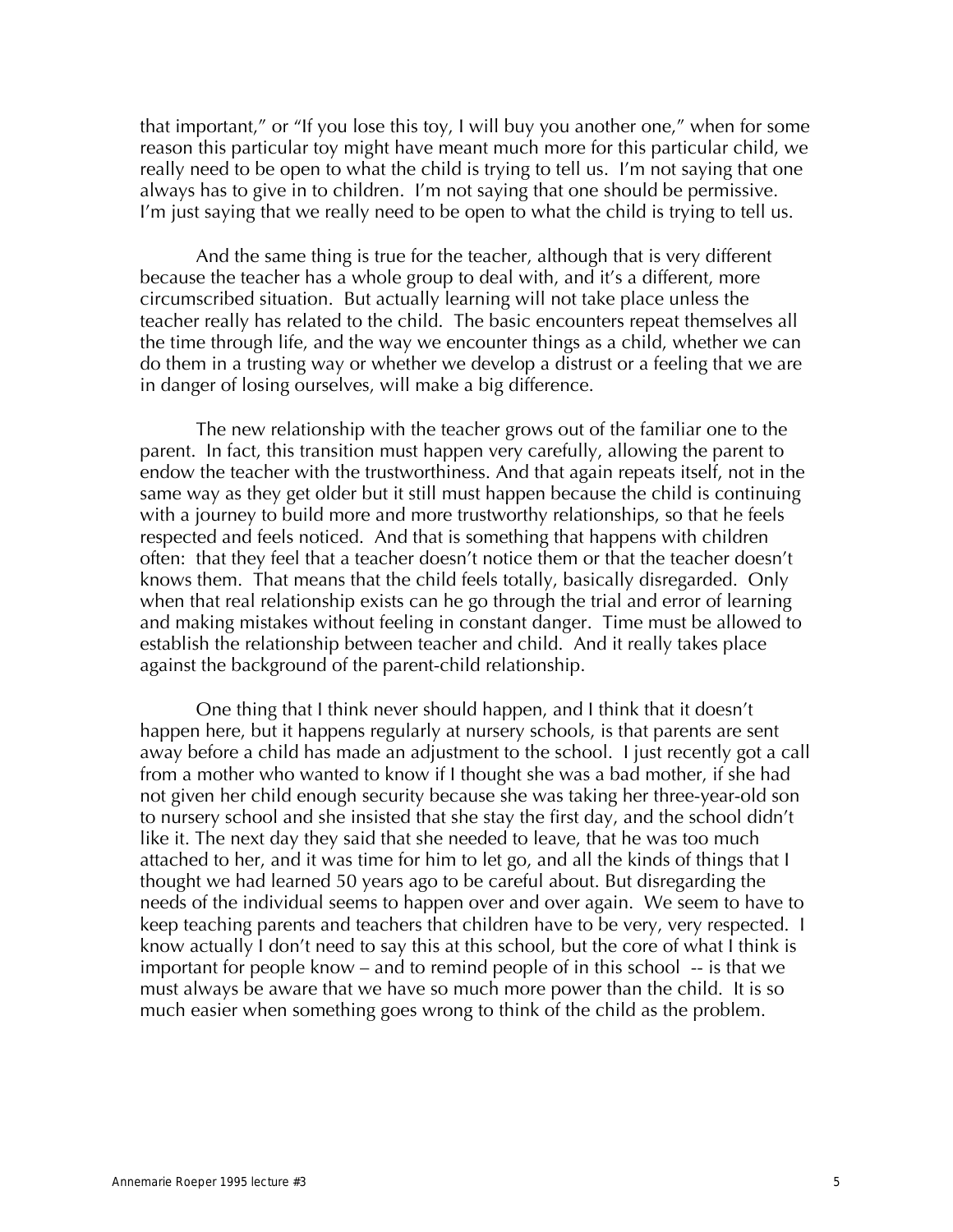Seeing the teacher as the child's second lifeline to the world rearranges the traditional role of the teacher, which I think is important, too. The teacher is usually seen as the person who transmits knowledge. That it (transmitting knowledge) has to be based on a relationship is not known by most teachers. And in fact, they reject it. When I say to teachers that they need to consider the feelings, they say, "But I am not a social worker." At school, even more than at home, a child is traditionally expected to live up to expectations. The teacher's role is the conveyor of knowledge, information and skills. I think this is true, but there has to be an established framework first wherein a trust relationship has been established. This can only happen if the goal is agreed-upon by teacher and child. Within the teacher-child relationship the process of education takes place, but this process itself can create wear and tear in the relationship. This is where the discrepancy arises over and over again. Is it education for society's expectations or for selfactualization? Is the emphasis on teaching or on learning? Personally, my belief is that only if we educate for life and help the child fulfill his agenda and establish a bond of safety can we reach either of the two goals. If a child feels threatened in his Self, in his Self-growth, he will resist the efforts of the school.

Whenever a child likes a class, it is because there is an unconscious bond between teacher and student and subject. What motivates a child to learn? We need to think about that. We don't often think about that. Is it grades? Competition? Approval? All of these things do play a role, but the real motivation, especially for the gifted, is mastery and understanding the world, the patterns, the concepts, creating an inner image of what this world is about. And that is why gifted children are concept learners, and not so much skill learners.

Children will learn information relevant to their quest. If there is resistance, we need to evaluate it in terms of the child's inner needs and in terms of the teacher-child relationship. Only after that can we decide whether it is a learning disability or attention deficit disorder or whatever else we think it might be. I am always surprised how children understand complex computers and that's to me so surprising because I don't understand, and they don't have a teacher. The kinds of things even two- and three-year-old children learn on their own is absolutely amazing. And nobody pushes them, nobody gives them marks for it, nobody even explains it very much to them. A one-year-old learns how to turn on the television. They learn all sorts of things just because they are motivated to do this. Sometimes I think I want to examine this and see if there are maybe other ways in which we should approach children with learning. Reading, for instance. It seems so simple and yet it takes us years to teach children how to read, even with all our incentives and things. There must be some reason for it.

There is an African saying that says, "It takes a whole village to raise a child." It takes parents, school, and that child to raise the child. It is a triangle. It is something we always need to be aware of. And here, the relationship between parents and school is a very important part of this triangle. Here again unconscious forces and prior life experiences come into play. The relationship between parents and teachers is again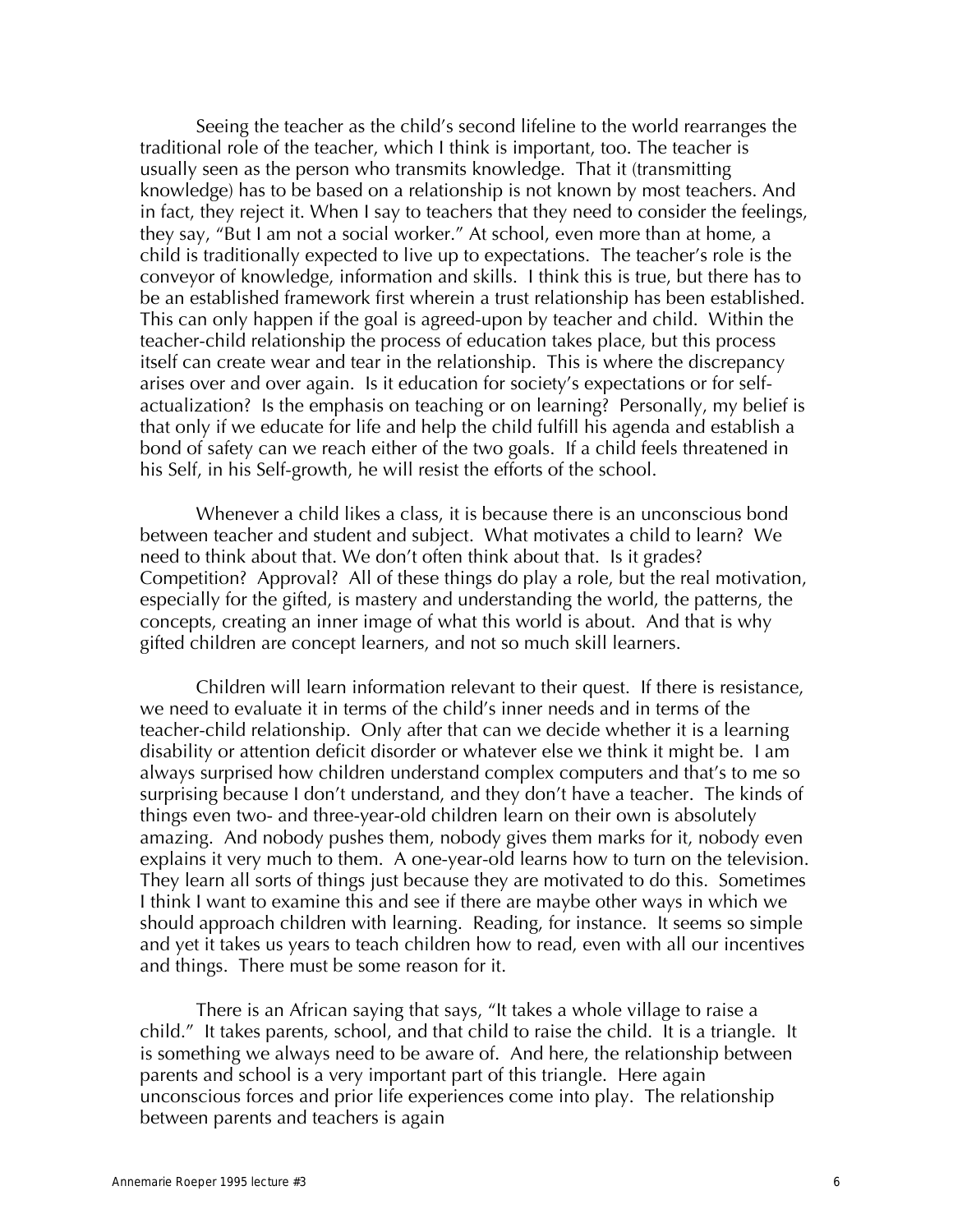built upon each of their previous experiences. Parents who distrust teachers, who have had negative experiences with teachers, will apply that to the relationship of their child to the teacher. It will be difficult for them to trust the teacher enough to give the child what the child should have. So one needs to look at one's own background, at one's own relationship. Often they relate in a beautiful manner in their common effort for the child. In other situations there is a great deal of mutual distrust between parent and teacher. The child needs the support and careful guidance of both of them. I think it's one of the most difficult situations that I have dealt with for probably 50 years. If there is a conflict between a child and a teacher, that it often becomes very quickly a conflict between the teacher and the parent. It is very difficult then to untangle this and often the child gets lost in this situation.

And the child really needs the support of both of them in different ways. They each play a different role. The teacher presents the child with tasks. The home is still the place where the child feels most free to express himself, and he needs to feel that the parent is an ally. It's very, very important that the child feels that he has one place, or she has one place, where they can express their feelings and feel understood. That also includes times where the parent needs to move back from the school a little bit and allow that relationship between teacher and child to grow, once the parent trusts the school.

This triangle is a very complex one. I have seen it from both sides. I have seen it where I felt a child needed the parents to be an ally and I've also seen it where the parents somehow hindered the growth and independence of this child because they stood in the way of the relationship between the teacher and the child.

Human relations are very, very difficult. Another thing that often happens, and presents a very difficult situation, is when a child feels that both home and school have united against them. That is very difficult. We must put ourselves in the child's place. At that moment, he feels totally deserted. Take homework, for example. Homework is an area that is so fraught with conflict. In fact, I have often felt that maybe we should give up on homework as we know it and find another way of dealing with teaching that material. Homework has been a conflict for almost any child that I see in my practice. Here schools do try to use the parent. In other words, this big, powerful institution then gets aligned with the home institution. The parents don't want the school to think they are bad parents, so they really work on the child and make the child feel even more incompetent. I'm not saying all of this is wrong, well, actually I AM saying that it's wrong (laughs) but I'm trying to say that there's never an absolute solution. I'm saying there needs to be empathy all the way around. There needs to be empathy for the teacher on the part of the parent. People need to see each other in a more human fashion and need to understand that they all have feelings. I have often noticed that parents are surprised that teachers have feelings, that they love their children or that they have anxieties. And it's the same thing the other way around. It is very easy, depending on who one is, to blame either the school or the parent. It's their cooperation that is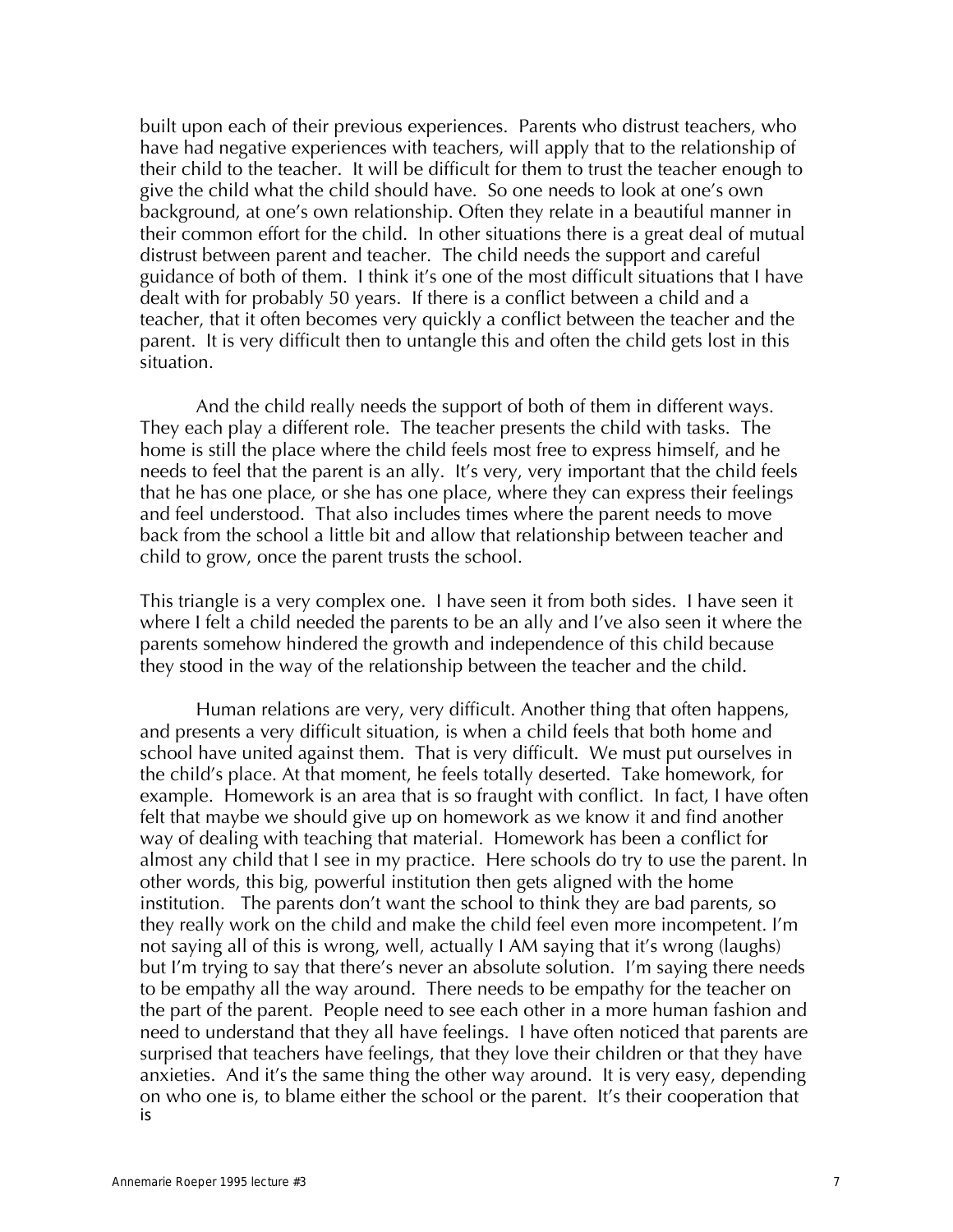necessary. It really is true that it takes a whole village to raise a child, and it takes a whole village to do this very carefully.

When there are conflicts, we must look at the whole situation with empathy. It is at these moments, when the relationships are tested, that the whole relationship has to be carefully looked at. One of the things we need to do is to really clarify our own goals. The schools need to do that over and over. Actually, it usually comes down to the question of a success model versus a growth model. Do we try to create an outside success? Or do we live by the growth model and allow to child to grow? In the end, often it turns out that the growth model is the way in which they can achieve success.

In order to really be the parent and the teacher for the gifted child, in order to really understand what the lifeline needs are of this particular child, we need to really to understand and incorporate the characteristics of gifted children because it is often their specific characteristics that create conflicts. Even though we all know that we are dealing with gifted children, we forget that they truly are different. They are not better and faster; they have a really different way of looking at life. And I think that very often it is this different awareness, this different agenda which I have talked about, that brings them in conflict with the forces that be.

I think that I've said enough now and Sharon could tell us a little bit about what these differences are and how they clash with society.

Sharon Lind: Do we have till midnight? (General laughter.) I've been listening to Annemarie and thinking about what she said, and I think that looking at the characteristics not only helps us understand the conflicts that are created, but it also, I think, helps us as parents – and me also as an educator – to kind of develop the trust she's talking about. If you have a better understanding of the nature of the person with whom you're dealing, you tend to make better judgments and not such quick judgments or just negative judgments. I think we tend to be more accepting and create safety for the child. I have a list, but what do you think are the characteristics that make these children different? If you're in that mode, could you raise your hands? Do you have any thoughts?

(Sharon and Annemarie led a discussion eliciting the ideas from the audience.)

Audience: Imagination, creativity

Sharon: Okay, imagination, creativity, we see it really early, don't we? And very often we see it at times when we wish we didn't. No, I mean, it may happen...

#### Audience: At church

Sharon: At church, there's a point. Or it may happen when you have some...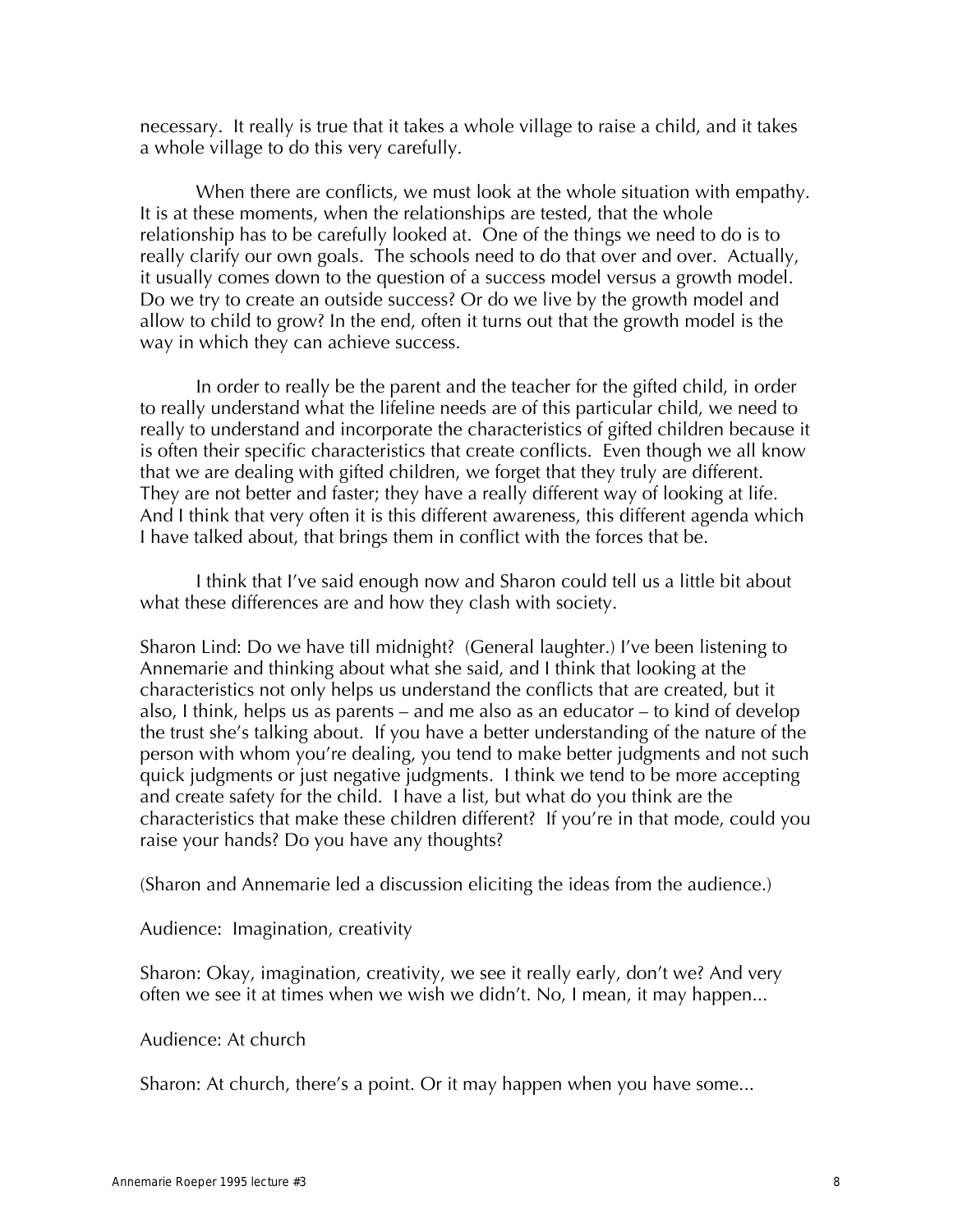## Audience: Bad timing

Sharon: Bad timing, or you have some task that needs to be done, or whatever, or you're teaching and you're really talking about business and they're over here on Mars. Okay, what else?

Audience: Sensitivity and perception of all sorts of stuff that's going on, emotionally and technically. They just seem to be aware at a level that a lot of us aren't.

Sharon: Absolutely, and we all have some levels of awareness but they, absolutely...

Audience: They seem to be *more*...

Sharon: Exactly. And the "more" can be...or the kinds of areas that we look at and the signs we see, the children that are very psychomotor-intense or sensitive, and so they love to move and moving is very important to them. They probably talk a lot and talk fast. They want to get things done that are important to them, not necessarily that are important to us, but are important to them. There's this drive, so some of the kids show it that way, and some of them are real sensory, and so they're very acutely aware of sounds. Like, I don't know about you, but this speaker's driving me crazy. Or they hear the lights, or I'm told that some people look at fluorescent lights and see, like, an aurora borealis.

Annemarie: You know, today I sat in a music class at Roeper, and a student was holding her ears all the time. Even if she held her hand up, she covered one ear. I asked her music teacher about it and she said that there are a number of children at Roeper who really can't stand it and I've noticed it's really a sign of giftedness.

Sharon: For some people, that sensitivity could be to smells, or to touch, you know the tags in your clothes and the seams in your socks. So there's that kind of sensitivity. Or it could be the three-year-old that you can't tear away from the beautiful flower. And you just want to get the trip on, you know, you're out camping and you want to keep going and they want to look at the...

So there's that kind of intensity. There's intellectual intensity where there's this kind of curiosity that drives you nuts. They want to know the answers *now*. They don't want you to tell the answers to them. And they tend to interrupt, so you have that kind of, you know, they don't want to wait for me to finish asking the question. They've already figured out the answer, and, in fact, they're four miles down the road and I'm probably not there yet.

There's also that creativity you talked about. That's a kind of intensity. There's also emotional intensity that Annemarie talked about, you know, where they're just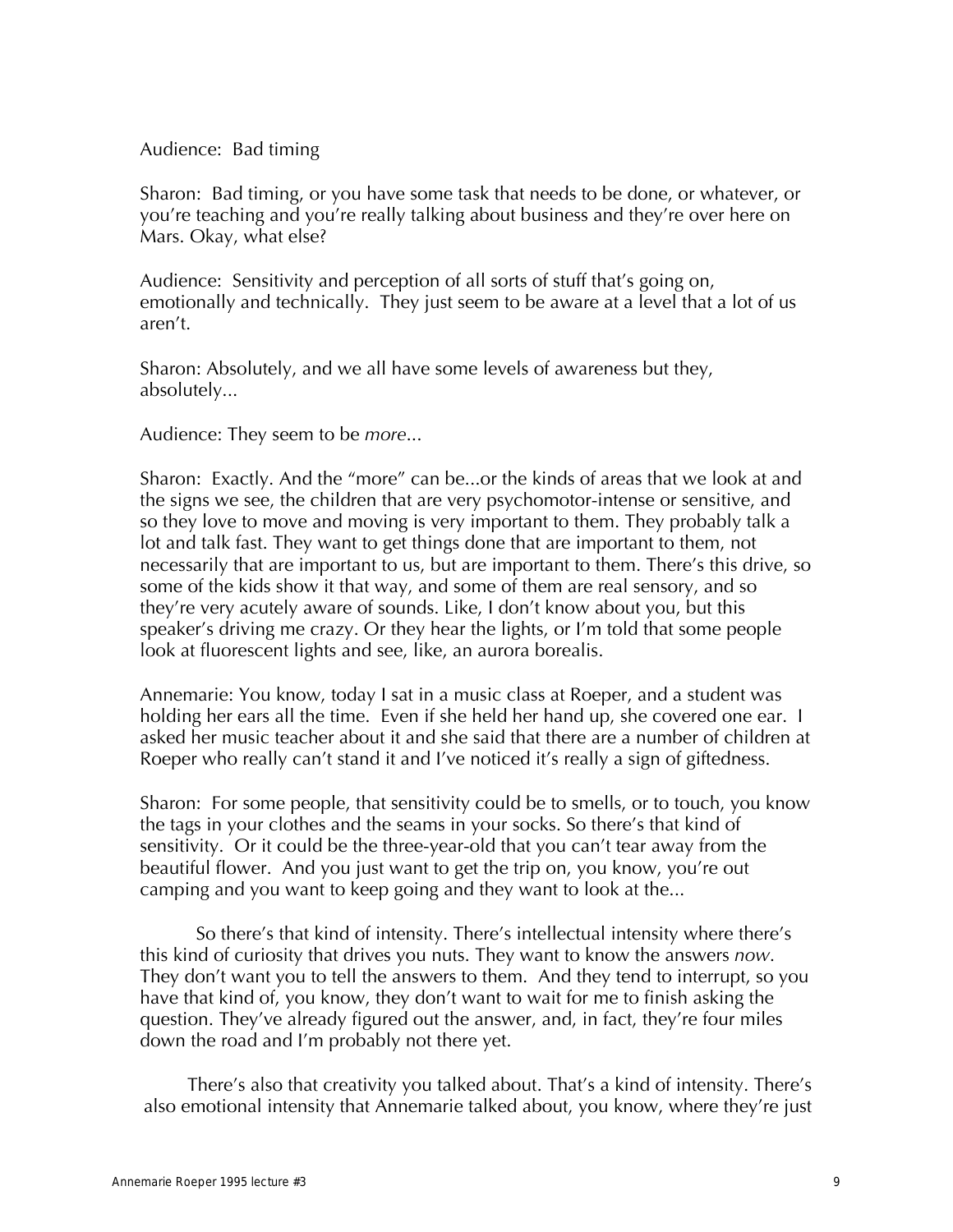born very, very emotionally sensitive. Boys and girls alike – it's not just a female attribute here – and if they're like that, they have heard so many times "chill out" (that's the latest phrase, you know, to "you're over-reacting") that we could pay the debt we owe United Nations if sensitive people just got a nickel every time someone said to them they were over-reacting.

Audience: The word of the '90s: hyper.

Sharon: Hyper. Absolutely. What are other characteristics?

Audience: Intense memory skill.

Sharon: Good memory skills. For some of these kids, they are phenomenal, visually and orally both. With some of these kids they have an incredible visual memory, so that you want them with you when you're mugged, you know? But they really do remember everything you ever said, which for a parent is a killer, you know? Okay, no, it's not great for teachers either.

Yes?

Audience: They remember from a long time ago.

Sharon: Absolutely, they remember from way before you even knew they understood what you were talking about.

Annemarie: I had an experience from one of my grandchildren. He's been at my house, and he'd been to my house two years before that, and he had a certain toy that he had hidden some place, and I didn't know anything about it. He came to my house, ran to that place and took it.

Sharon: What are other characteristics?

Audience: Their ability to do more than one thing at one time.

Sharon: Multiple tasking. Whatever you want to call it. Absolutely, more than one thing at a time. Can be talking on the phone, doing calculus homework, reading a book, and knitting or whatever. And not looking at you. Or listening to you, and doing calculus homework and you really think they're not paying attention to you.

Audience: And then they respond.

Sharon: And then they respond. So absolutely, doing more than one thing at a time. And for many kids, it's simply impossible for them, and for adults as well, to learn to be productive when they only have one thing to do at a time, that really thwarts them.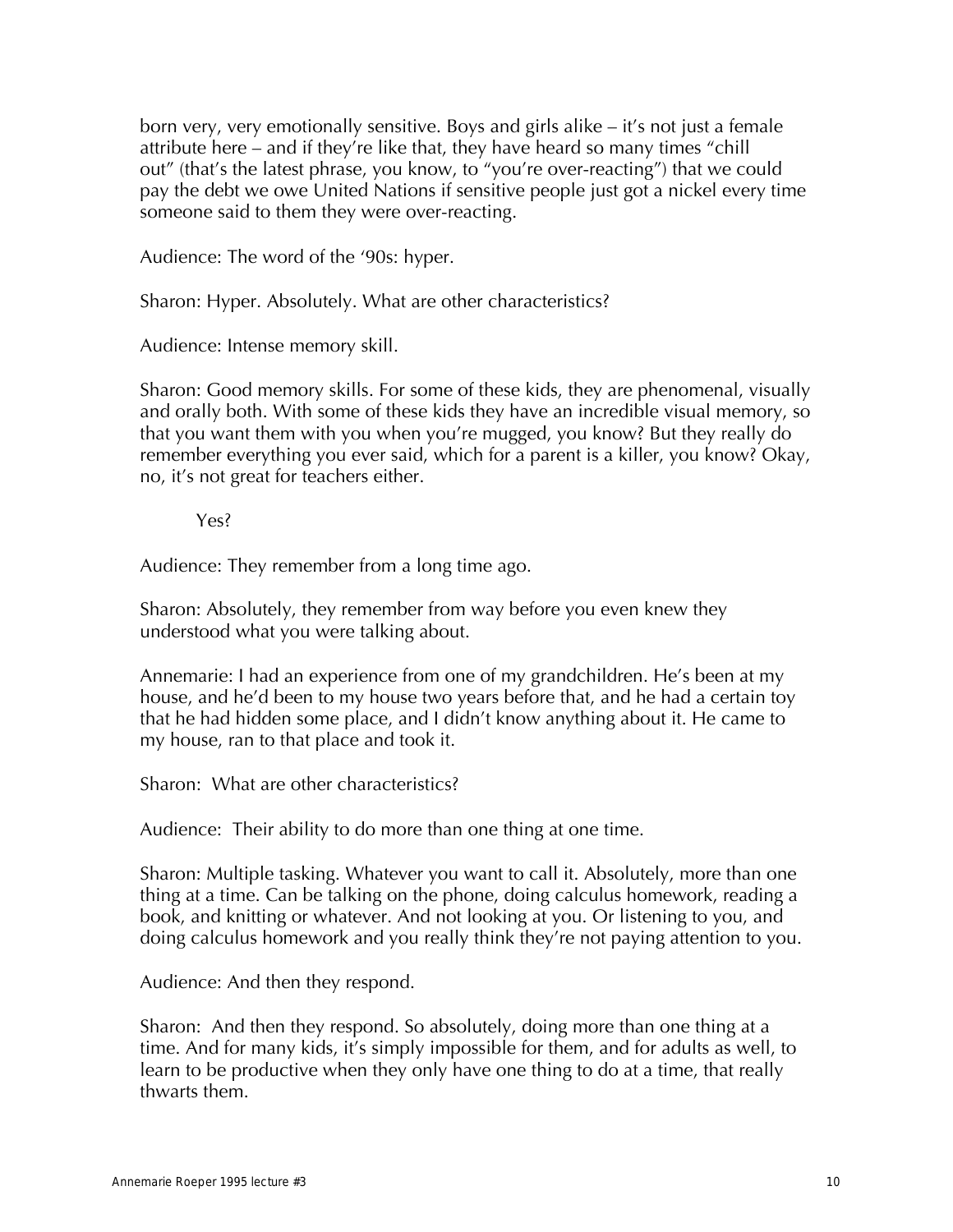They need to be doing multiple things. So when you say as a mom, or as a teacher, "I want you to look at me, and put that pencil down," you may, in fact, be making it very difficult for them to comprehend what you're saying. When in fact, we just want some kind of clue that they know what's going on. You know, I teach kids to nod, and look and smile every once in a while. Because then they're giving the message that they are paying attention and they're still able to do more then one thing.

That's great. What else?

Audience: Annemarie said before, perfectionism.

Sharon: Absolutely, perfectionism, but never in what we want them perfect in, right? Yeah, absolutely, perfectionism.

Annemarie: It keeps them from doing things too.

Sharon: Absolutely, it keeps them from doing things.

Audience: Curiosity

Sharon: Curiosity. Absolutely. They want to know why, how, because, how did that happen? Yes.

Audience: Take things apart.

Sharon: Take things apart, absolutely, take things apart. What else?

Audience: Frustration with the neighborhood children.

Sharon: Okay, it's really difficult, especially for the younger ones, to understand why there's such a discrepancy between what they can do and what the other children can do. And for some children, they get very, very frustrated. You're right. And very impatient. Others...I think there's a smaller group of gifted kids who recognize it right off and back off and they pick their place to be gifted, if you will, or they pick their place to show their expertise and that's a weird group. It's a small group, but there are kids who will do that, and kind of thwart themselves when they're around people who can't do what they do. But, you're right, for many it's very frustrating. And they're also frustrated with us as adults because we're not keeping up, you know, intellectually with them, or as teachers, as well, because they're just way ahead of where we are. What else?

Audience: Did anyone mention impatience?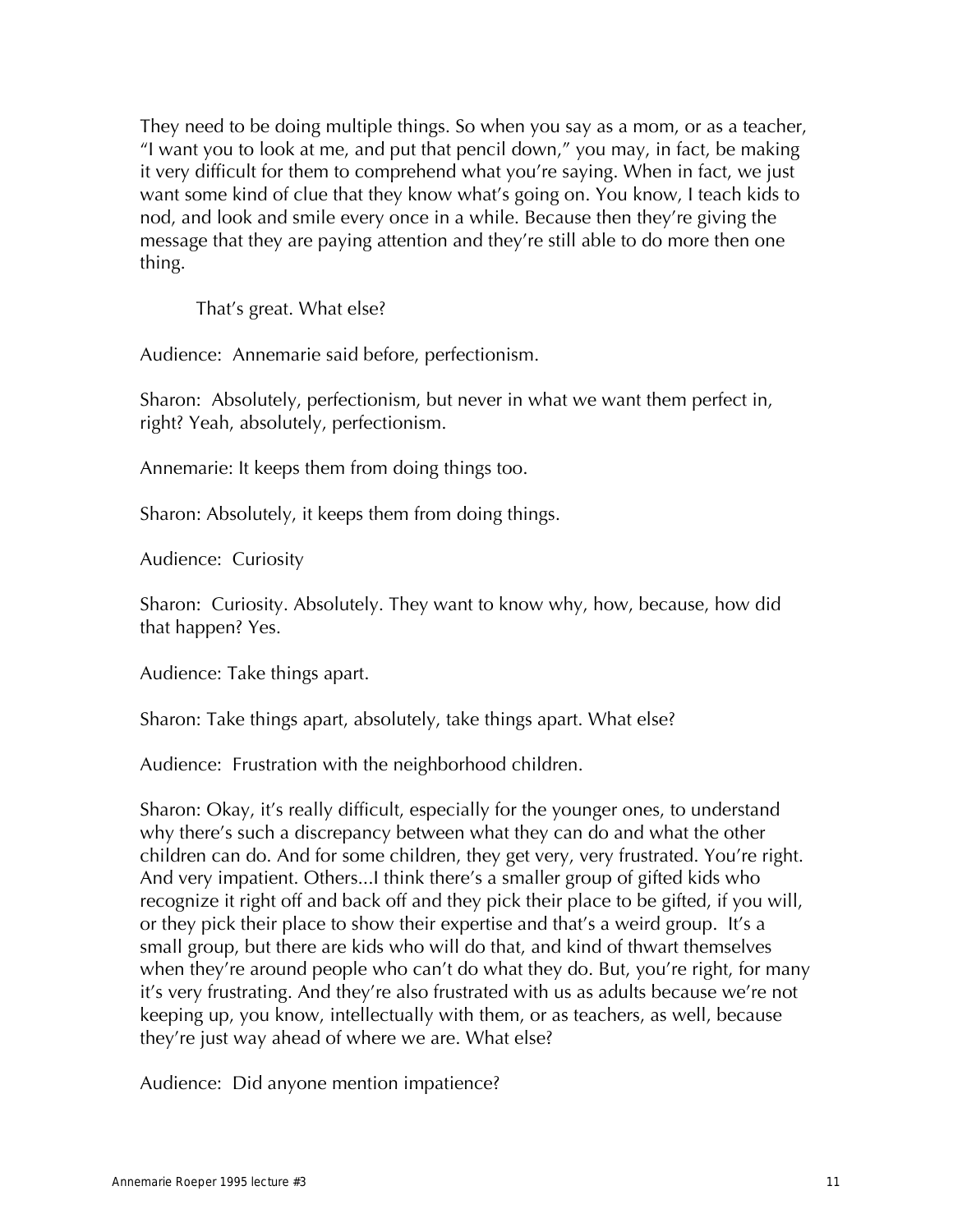Sharon: Impatience, that certainly fits in there, because they want to know now; we're not going fast enough for them. Either because we can't keep up or because we have other people we're talking to at the same time.

Annemarie: They're not going fast enough for themselves. The real impatience is before they've learned something.

Sharon: Absolutely, they want more and more now. What else?

Audience: Manipulation.

Sharon: Okay, some are very manipulative, aren't they? Why is that?

Audience: I guess a desire to control their environment and the world around them

Sharon: At least have some control over something. I'm not convinced that they're trying to control the universe, but I am convinced that they're trying to get some control in their lives. And I think, for me anyway, you may not agree with this, Annemarie, but for some gifted children, they're so aware of all the things in the world that are out of control that they're trying to find control in their environment in order to feel like something over which...

Annemarie: I do agree with that, but I think there's also something else that happens to them mentally, that gifted children are so capable, that they almost don't have to give up this very early time of omnipotence when they feel that they can do everything. They learn to manipulate, and sort of see themselves as the center of the universe for, sometimes, longer than the children who are manipulated.

Audience: Along those lines, because of the sensitivity and the perception, is there also just a natural tendency to try to emulate ways that people control? A way of practicing the methods, so to speak, that are used to control their lives.

Audience: I have a question related to this. We implemented Boss of the Day because it seemed like every day as adults (we have an only child) he saw us as always being the boss, so we would say, "Today is Boss of the Day" and he would be boss of the day. The only thing he couldn't boss was over health and safety. You know, I felt he might eat pizzas for three meals that day. It really became related to, you know, my psychology was that he was a control freak, and this negated authority figures, which since there was a mom and dad in the family, we felt the need for us to do that. We tried to deal with, I don't know what you call it, control. I do think that they might want to change the universe. I like that. But I do think that it's going on on a constant basis and it's great.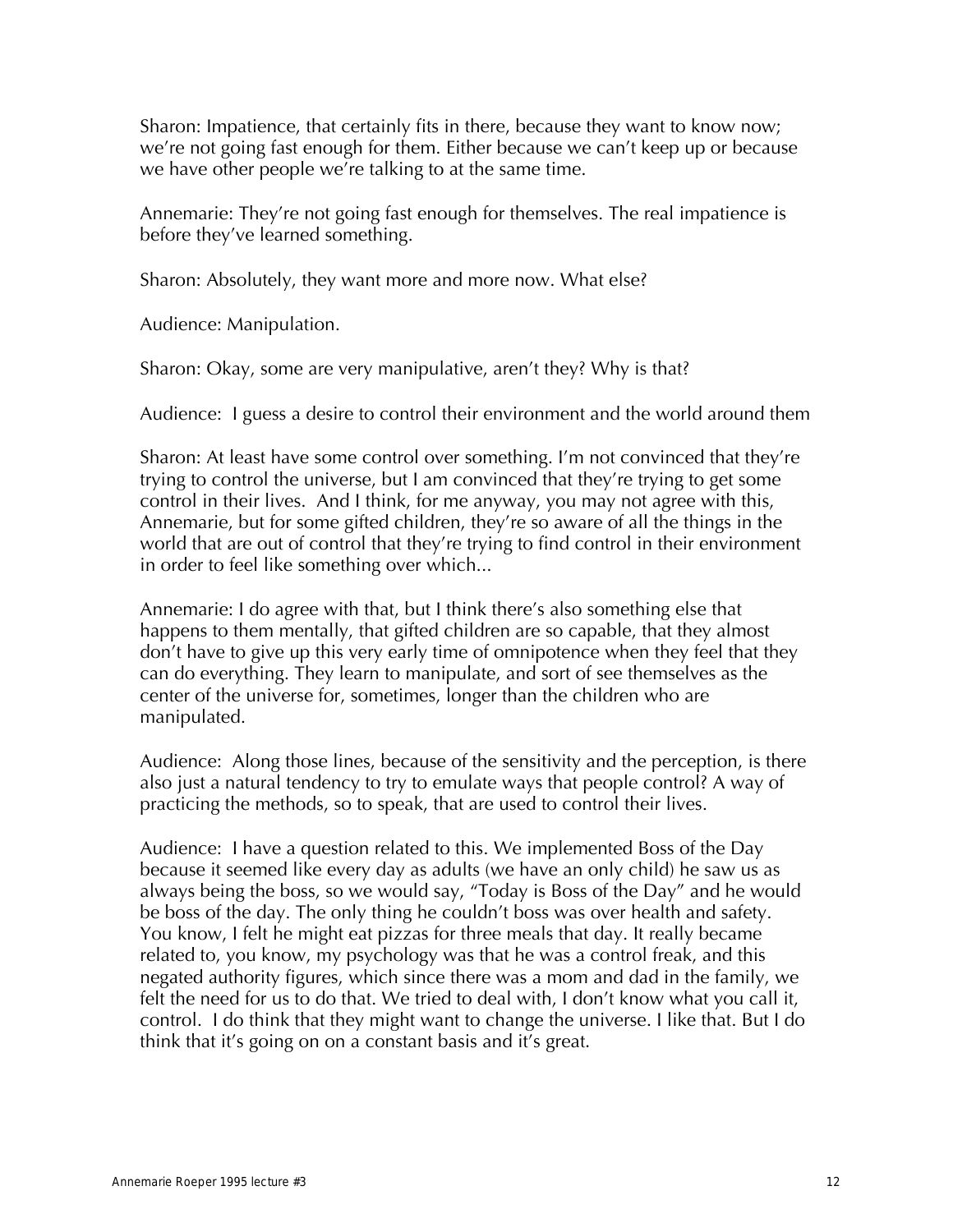Annemarie: Yeah, I think that that is a real difficult characteristic of gifted children. Because they learn so fast and so well, they engage in a power struggle with the parents. I do think that it's important that, with all the empathy that I'm talking about, that we remain the parents, for his own security. Because I've also seen children who, because their parents were in such awe of them because they found out that they were gifted, that the family was turned over to the child and that was disastrous. It's a very, very delicate situation.

Sharon: I think that's right. I think they're so acute at analyzing that they analyze that adults have power and there's no reason why they shouldn't. Just because they're three, it's logical to them. Part of it is giving them power in ways that they feel comfortable, but not turning them into small adults or giving them control they shouldn't have.

Audience: Well, part of that is justice, a real sense of what is fair and what is right.

Sharon: And it comes very early, a real sense of morality, a real concern about global issues, about homelessness, and war, and whatever. And it's very real for them, and very intense, and very early. It's hard for us as adults to not say things like, "Don't worry about that."

Annemarie: What is also hard for them is when they do think that they should be omnipotent. I mean, I once met a boy who thought he was going to stop the Gulf War and he was really upset when he couldn't do it.

Audience: Caution. Sometimes they're slow to take risks and I think it's because he thinks ahead and he sees a possibility...

Sharon: So they're able to look ahead. And the other thing is that they're very confident, and sometimes I think they're unwilling to take risks because they don't want to look like they're not confident. So that's another way, another reason that the same behavior shows up.

Yes?

Audience: A heightened sense of responsibility.

Sharon: You see that in worrying about other children, as well, worrying about their friends, family members, and so forth.

Audience: Children often feel that they're their own best company.

Sharon: And why do you think that is?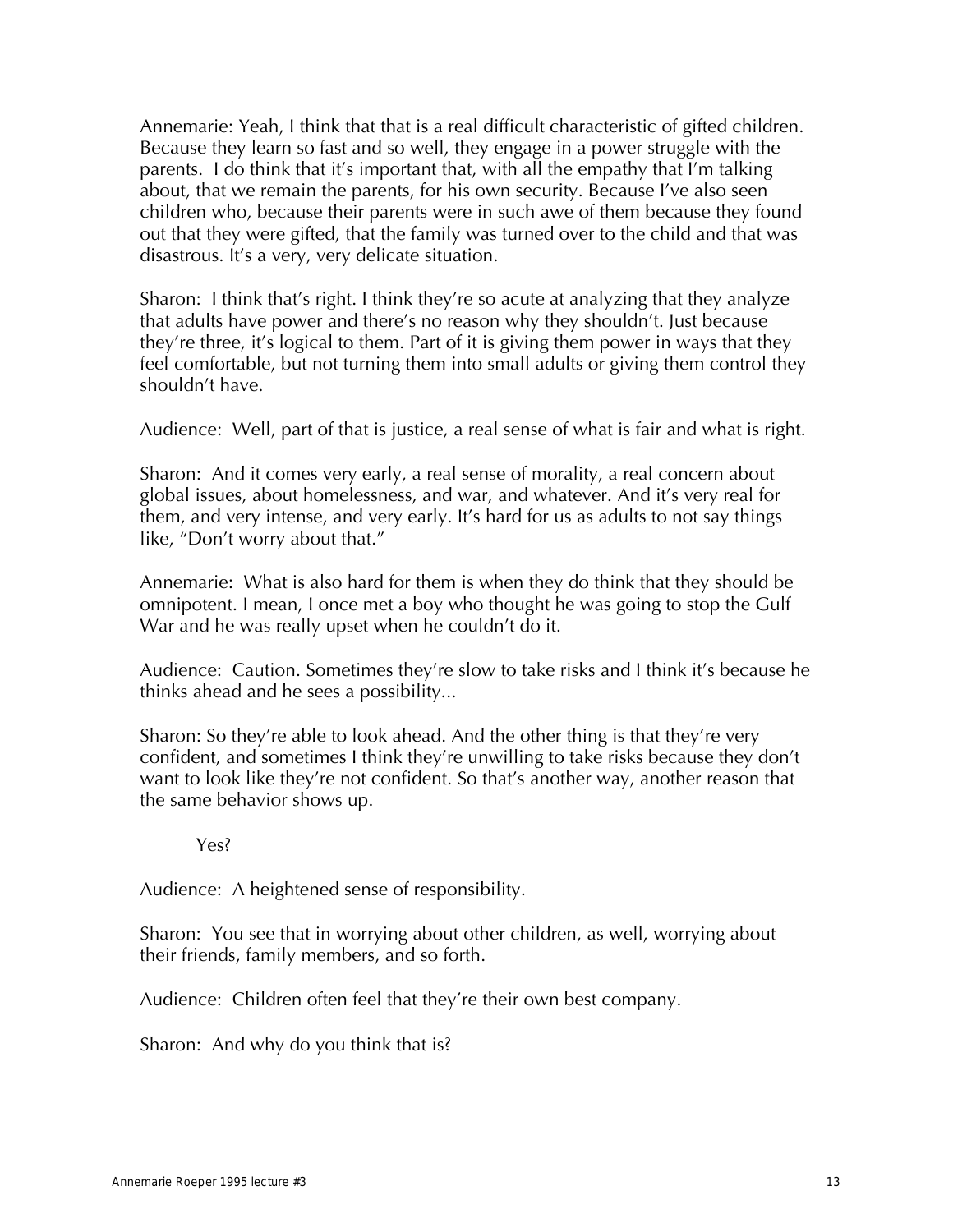Audience: I think it's because they amuse themselves really well.

Audience: Well, this relates to that. I was going to say that they prefer adult company, or older children's company. I noticed that with my child before coming here. He'd never sort of established any relationships with his peers.

Sharon: They go for an intellectual, or sort of an interest peer instead of an age peer. Right.

Audience: They're wonderful negotiators

Sharon: Wonderful negotiators. They're very logical. That's right, and as a parent that's really tough. I got into gifted education because I have a gifted daughter, and I just thought, "I better learn everything I could as quick as I could." And you're right. One of the hardest things was that half the time, when she thought it through, she was right. That's really annoying.

Yes?

Audience: Our son has a very keen sense of humor. They seem to have it at a younger age than most kids do.

Sharon: Excellent. That's right. And very often they're very witty and can sometimes be unkind, unintentionally unkind with their humor because of what they can see and think about.

Anything else? No?

I have couple. One is passionate. We kind of talked about it, and Annemarie talked about it, but it may be passionate about things we don't want them to be passionate about necessarily, or we'd rather have it to be physics. But they do tend to have passions, and they may be passions that last a lifetime, or they may be passions that last 15 minutes. It depends on the child. Some just seem to me to be like butterflies and just keep popping along. And others, I never could catch up with my daughter. I would just be getting her to the library, to the arboretum, and she didn't care about leaves anymore. Now she was thinking about something else. And other people who are just passionate about one thing forever.

Annemarie: I was just thinking that that's one of the reasons why the Lower School is organized the way it is, why we give the young children the choices. Because that way they can express their passions, and find places where they are passionate about. If they love art, they can do art everyday, or they can do music everyday, because they have a passion that should be listened to.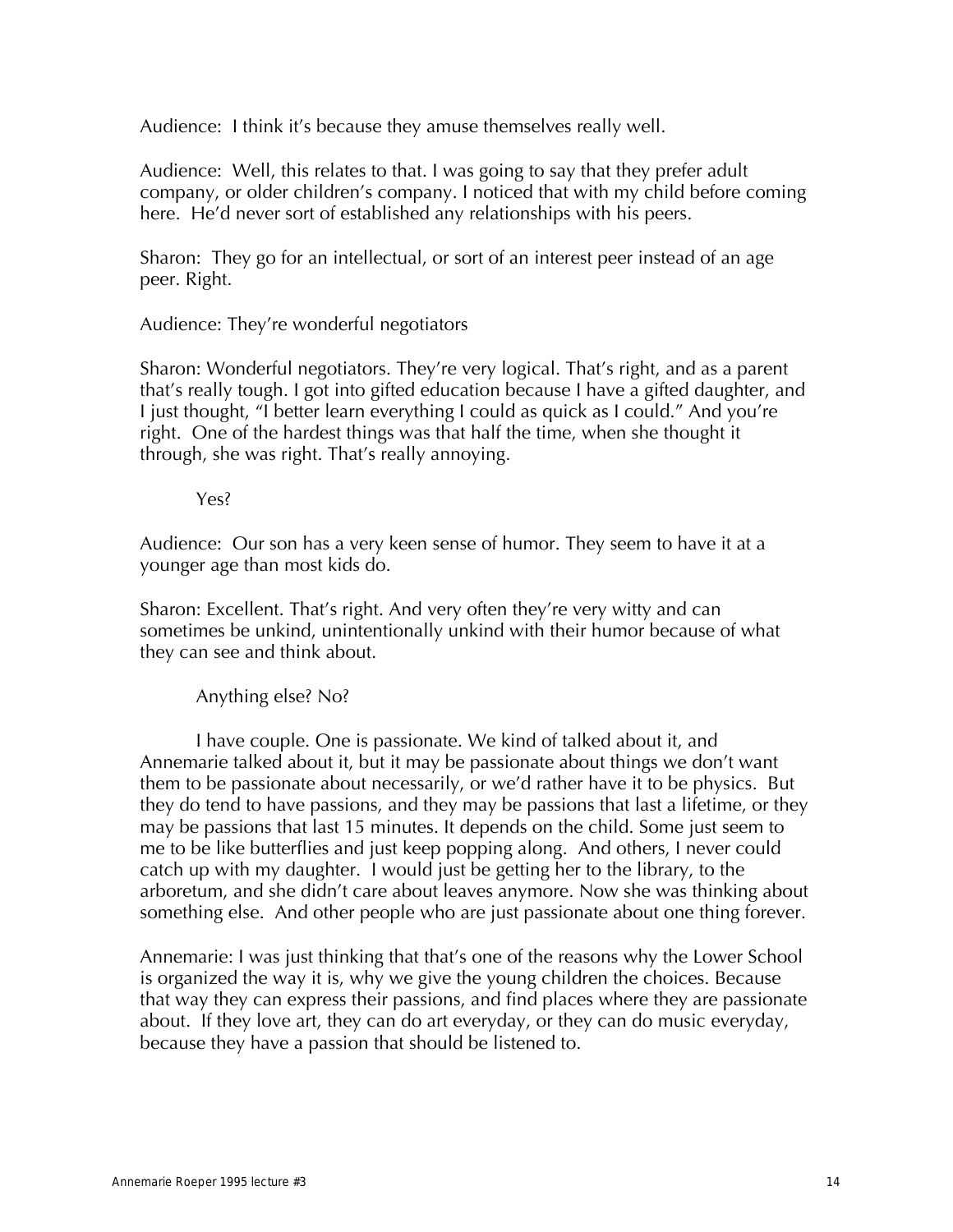Sharon: The other thing about giving them passions at school is that they're learning with their passions. It's not something you have to do, but then they're more likely to learn about other things as well, which they might become passionate about.

### Anything else?

I have one more that Annemarie referred to as well, I think. That is this need to kind of have a global understanding, a need to understand, a need to make sense out of things. They're constantly looking at the big picture and trying to pull the pieces together and make sense out of it, and sometimes what happens with our bright kids is that they don't have enough data and so they pull the picture together wrong, if you will. But other times, they simply have a need to understand how everything goes together, and very often this is a type of learner who needs to know ahead of time what you're going to be teaching them, as opposed to the kind of learner who only sees what you give them. They simply have to see the whole thing first.

### Anything else?

Do they all have all of these characteristics? No. And I think that's really important. They're not all the same.

Anyway, I think it's important to understand that there's a basis here, and you'll see a lot of those characteristics in your children, but you probably won't see every one.

Audience: I remembered! The need for a sense of purpose, and that kind of goes along with this thing about seeing the whole picture. They want to know why they're learning this. I remember being really dissatisfied with math instruction when I was a kid. I was not interested because I didn't understand really why I had to do all of these problems. I think that that's a really important component of educating *all* kids, really, but especially gifted kids, you know, to see that sense of purpose about why...

Sharon: And they don't seem to be naturally born with the ability to figure that out. They're so bright about some things, and then there are other things... I know, I was surprised at my own child. I thought she would be a better problem-solver. I thought because she's bright, she'll somehow know how to do that. But that's not necessarily the case. Nor are they necessarily able to project far enough to know why fractions might be important.

Annemarie: In fact, that's one of the big concerns, is that they want to do things this moment. They don't understand that growing takes trial and error. We used to actually have a class we used to organize, because we'd feel that three- and fouryear-olds needed to understand why they can't be grown-ups, why they can't do things that other people do. Because they have this impatience. We used to bring the younger children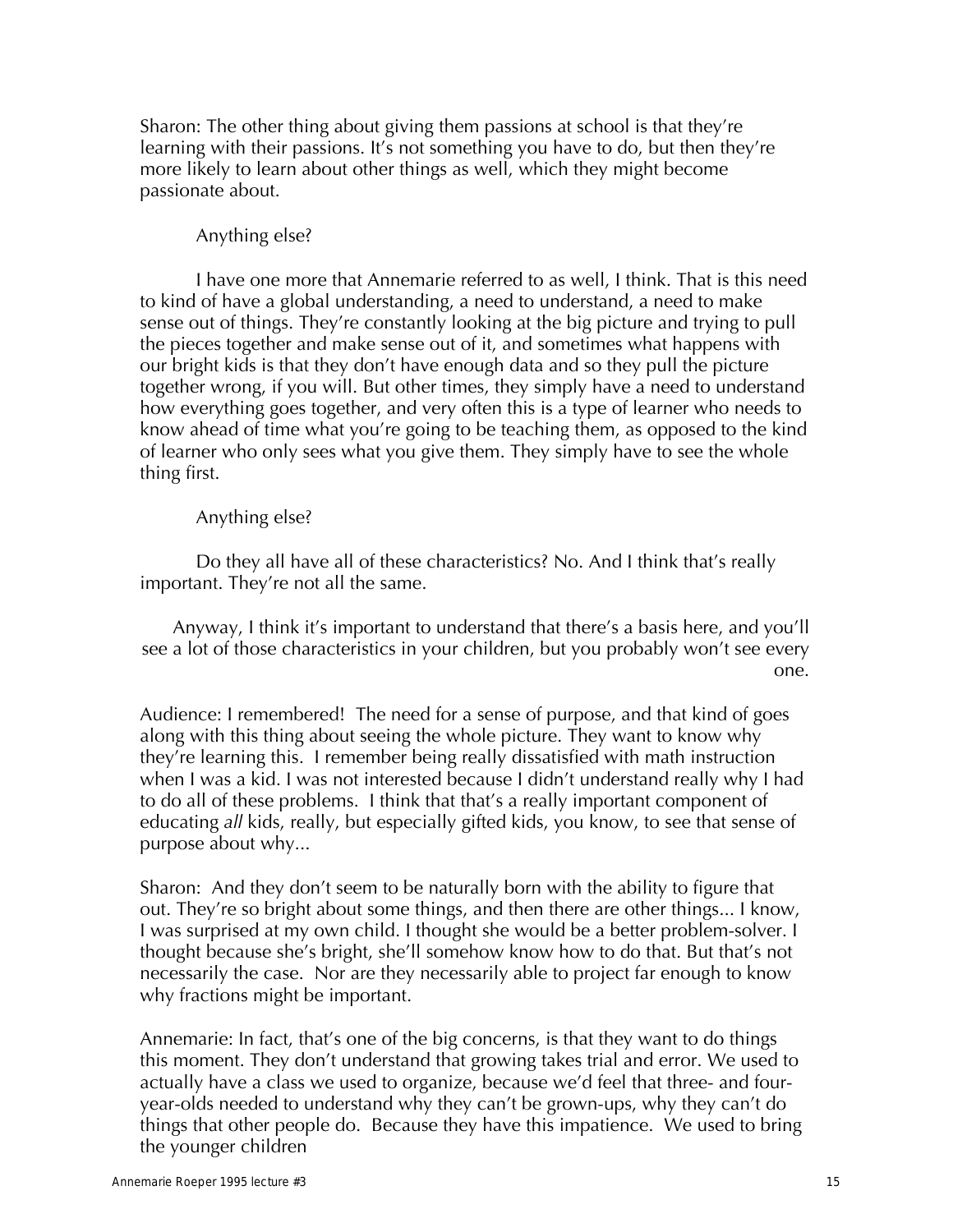to the classroom and have older children explain to them how they used to not be able to read and how it took some time, and I think it really made a difference.

### Sharon: Yes?

Audience: A couple things that Annemarie said earlier about the scope of what these children are interested in and what they want to learn. I teach computer science in the Middle and Upper School, and it's amazing to me that I've got Middle School children who know more about machines that were made before they were born than most adults do. I mean, about the inside workings, how these things...they don't have the entire picture, like you said. They don't have as much exposure to it. They know more about what they do on a daily basis. But they have this insatiable need to understand how the whole thing works, how it all fits together. And, you know, it's a pleasure to teach them. They just love to learn and soak it all up.

Annemarie: One of the frustrations is that they do have the big picture. They can sometimes understand the whole situation and they don't have the tools to carry it out. We had a child, a long time ago, who had figured out, before we had telephones, he was going to install a telephone, a difficult telephone system between all the buildings we had. And he had it all out on paper. It was very intricate and the teachers looked at it and said it was unbelievable. But he had no way of doing anything about it. He also tried to organize the other children to help him. It's the kind of situation where I think one really – and that's what we did – we helped him. We got the tools. We made it and it functioned for a while. It was really miraculous. But those are the kinds of things I think where we should listen to children. In fact, very often, I think the teacher, rather than having a very clearly worked-out program, one needs to take a cue from the children. And that can help them.

Audience: That still happens, where Upper Schoolers who never knew about computers have some very viable ideas about how to do it. They may not always<br>be cost-effective,

Annemarie: We once had a little boy, and he came to school all dressed up. We didn't know why, but he was very handsome. He came to me and I think he sort of wanted to see if we would let him do what he wanted to do, but he said he needed to make a telephone call to Washington – he was eight – because he said he found a cure for cancer. Somehow, when I told him he couldn't do that, he still got to the person – the telephone operator – and he said it. He knew the person he should call and he did call that person and it turned out that there was something that he knew that really was an ingredient that would be a helpful thing.

Sharon: Sort of a parting shot: When you talk about these characteristics, most of you sounded really loving, but they also sometimes aren't a lot of fun to be around. We need to realize that sometimes these wonderful characteristics don't feel so wonderful.